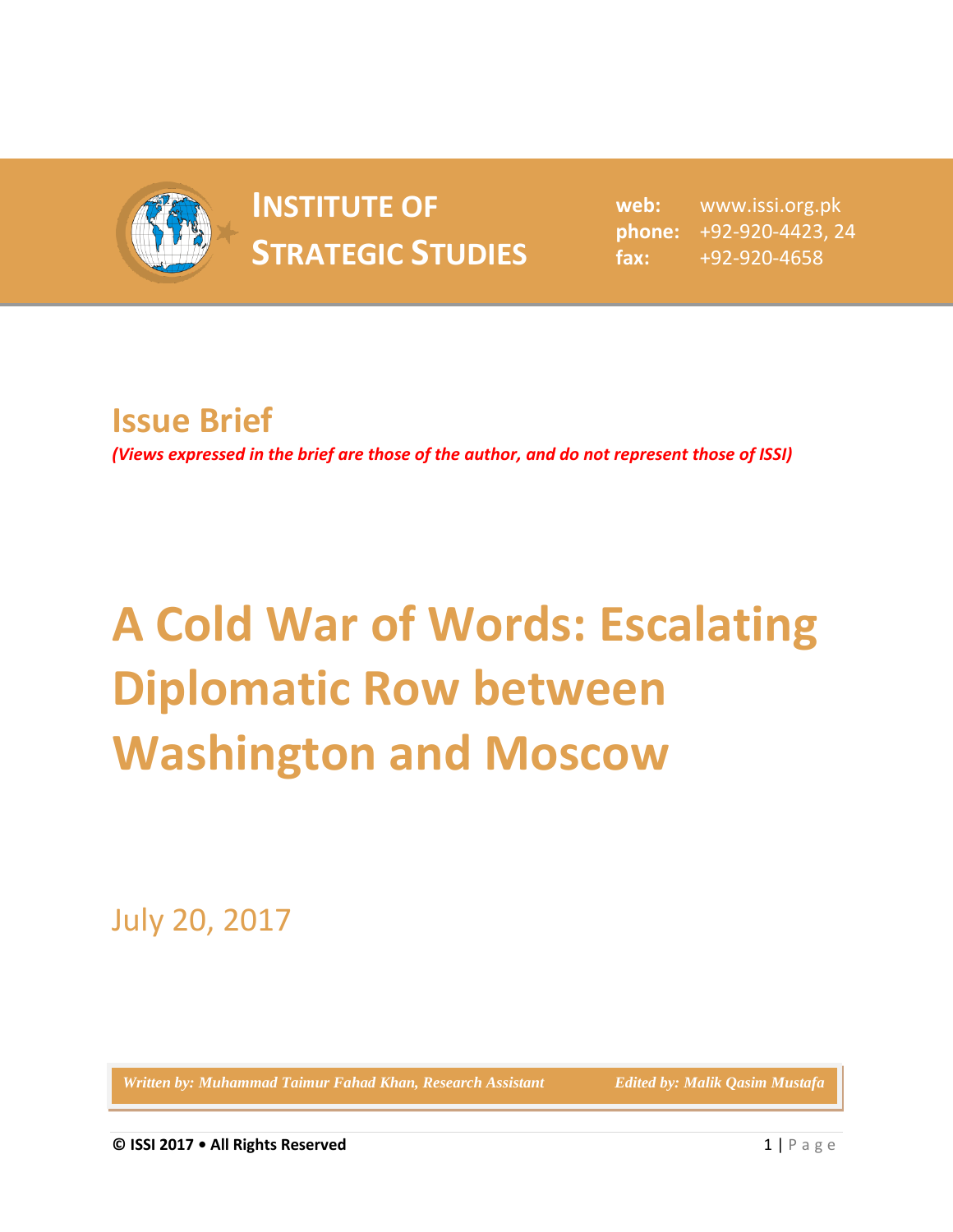**US-Russia tensions are nothing new but the recent diplomatic row between the two has opened up a new venue of confrontation. Bilateral relations between Washington and Moscow have escalated sharply amid accusations and disagreements over several contentious issues, ranging from military operations in Syria against ISIS, confrontations in Eastern European countries, and cyber breaches.**

The recent diplomatic row between the two powers has added more fuel to fire after the US authorities seized some of Russia's diplomatic premises in the country and expelled its diplomats.<sup>1</sup> The seizure and expulsion took place after the US authorities



blamed Russia for its alleged hacking of the US Presidential elections. The two properties that were seized and closed off (to the Russian diplomats) are located in New York and Maryland and 35 Russian diplomats were declared *persona non grata* and expelled from the US.<sup>2</sup>

The act of expulsion and seizure by the American authorities (of Russian properties and diplomats) generated a strong reaction from the Russian side. The Russian Foreign Minister, Sergei Lavrov, termed this act as "outrageous" and stated that if the required steps to return Russian assets are not taken by the US, Russia will have no choice but to take retaliatory measures against the US diplomats in Russia as well. According to the Russian *Izvestia* daily, Russia was considering expelling around 30 US diplomats and taking over two US diplomatic compounds in Moscow and St Petersburg.<sup>3</sup>

 $\overline{a}$ 

<sup>1</sup> "Obama expels 35 Russian diplomats in retaliation for US election hacking," *Guardian*, July 18, 2017, https://www.theguardian.com/us-news/2016/dec/29/barack-obama-sanctions-russia-election-hack.

<sup>2</sup> "Lavrov slams US seizure of Moscow's diplomatic assets as being 'robbed in broad daylight'," *TASS*, July 18, 2017, http://tass.com/politics/956601.

<sup>3</sup> "Moscow steps up war of words in diplomatic row with the US," *Reuters,* July 18, 2017, https://www.reuters.com/article/us-russia-usa-lavrov-idUSKBN19W15X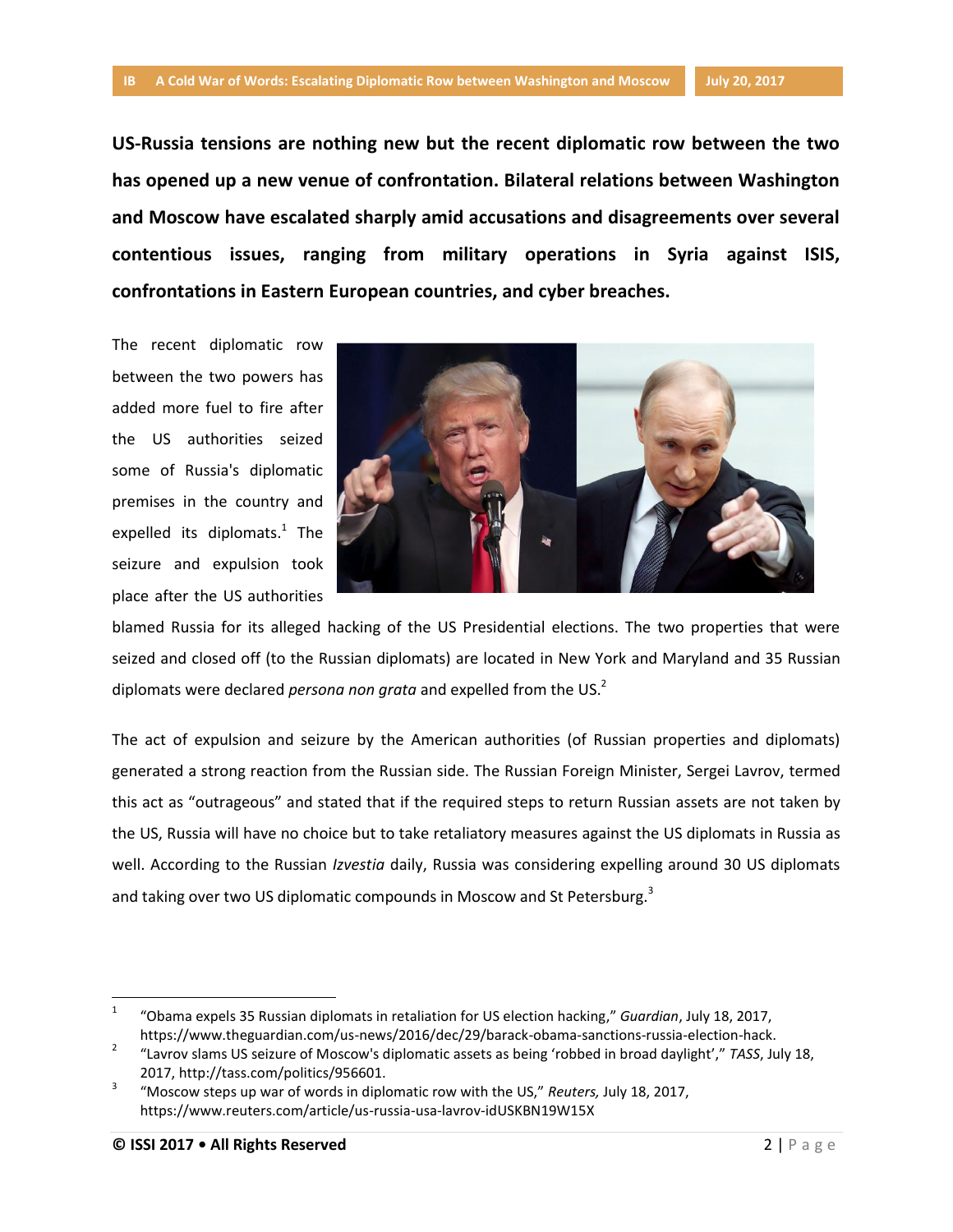Moscow has repeatedly denied the allegations levelled against it by Washington and termed it a foul play by the previous Obama administration. Lavrov stated that such an action was a deliberate attempt by the outgoing Obama administration to lay traps for the new President.<sup>4</sup>

The US, on the other hand, seems to be taking this matter rather lightly. Most of the US congressmen and senators have been avoiding commenting on the issue and the matter was also not a part of the discussion during the meeting between President Trump and President Putin, which took place on the sidelines of the G-20 Summit in Hamburg, according to a senior Trump administration official.<sup>5</sup> From the onset of this issue, Russia's tone with the US has been getting more and more aggressive and impatient with the passage of time but to no avail.

Russian Foreign Minister attributed such aggressive behaviour by the US to the "Russophobia" that still prevails in the US Congress and hopes that it will eventually wane.<sup>6</sup> While talking to the media on July 17, 2017, Lavrov stated that the seizure of the Russian assets and premises and the denial of access to the Russian diplomats to those properties are analogous to being 'robbed in broad day light.'<sup>7</sup>

It was believed that the recent spat over diplomatic properties might take a turn towards betterment during the expected meeting between the Russian Deputy Foreign Minister, Sergey Ryabkov, and the US Deputy under-Secretary of State, Thomas Shannon, but the issue remains unresolved even after the meeting took place between the two officials on July 18, 2017.<sup>8</sup>

According to the US Deputy Secretary of State, John Sullivan, the seized properties are part of a larger dialogue with Russia, involving larger issues. When questioned about the seized Russian properties during hearings at the US Senate Committee on Foreign Relations, the Deputy Secretary stated that before reaching any agreement with the Russian, the issue will be consulted upon by the Congress with the Trump administration.<sup>9</sup>

The diplomatic row over the seized Russian properties by the US is unique in nature and getting aggravated with every passing day. The situation is unprecedented - both in regard to bilateral relations

 $\frac{1}{4}$ Ibid.

<sup>5</sup> Ibid.

<sup>6</sup> "Lavrov slams US seizure of Moscow's diplomatic assets as being 'robbed in broad daylight'."

<sup>7</sup> Ibid.

<sup>8</sup> "CNN: Senior Russian diplomat says row over seized compounds almost settled," *TASS*, July 18, 2017, http://tass.com/politics/956687.

<sup>9</sup> "Deputy Secretary of State: no final agreement reached on Russian diplomatic compounds," *TASS,* July 18, 2017, http://tass.com/world/956682.